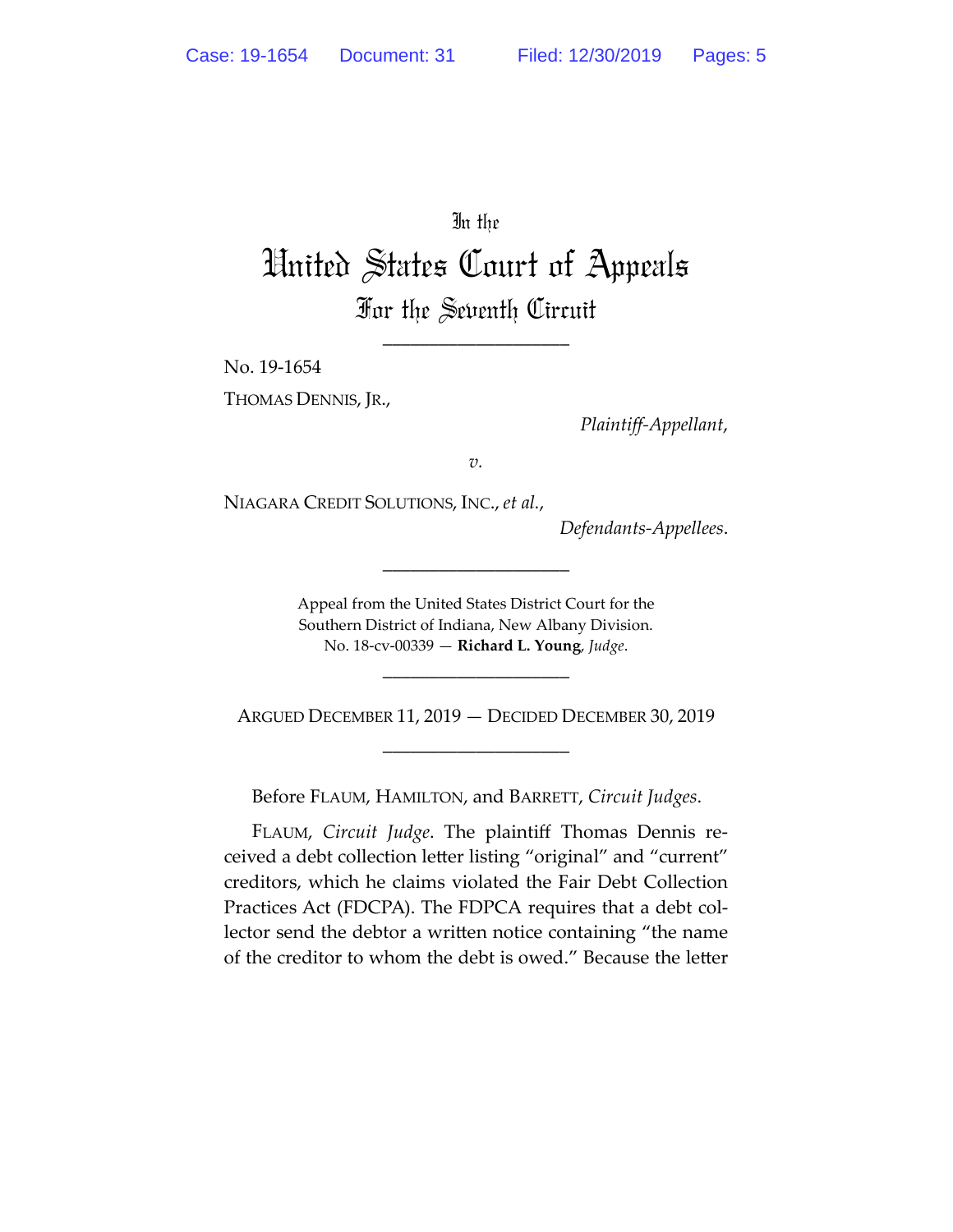2 No. 19-1654

accurately and clearly identified the creditor to whom Dennis's debt was owed, we affirm the district court's judgment on the pleadings in favor of defendants.

Dennis fell behind on a debt owed to Washington Mutual Bank. After his default, defendant-appellee LVNV Funding bought the debt and the other defendant-appellee, Niagara Credit Solutions, sent a form debt collection letter on LVNV's behalf. The letter included the following language: "Welcome to Niagara Credit Solutions, Inc. We are here to help. Your account was placed with our collection agency on 09-14-17." The letter further stated that Niagara's "client" had authorized it to offer a payment plan or a settlement of the debt in full.

The letter identifies Washington Mutual Bank as the "original creditor" and LVNV Funding as the "current creditor." It also lists the principal and interest balances of the debt and the last four digits of the account number.

Dennis filed a putative class action complaint in 2018, alleging that the defendants violated  $\S$  1692g(a)(2) of the FDCPA by "fail[ing] to identify clearly and effectively the name of the creditor to whom the debt was owed." The defendants successfully moved for judgment on the pleadings, arguing that the letter adequately identified LVNV as the current creditor. Dennis timely appealed.

"We review the district court's judgment on the pleadings de novo, accept all well pleaded allegations as true, and construe all alleged facts in the light most favorable to … the nonmoving party." *Brown v. Dart*, 876 F.3d 939, 940 (7th Cir. 2017) (citation omitted). Under the FDCPA, a debt collector must "send the consumer a written notice containing … the name of the creditor to whom the debt is owed." 15 U.S.C.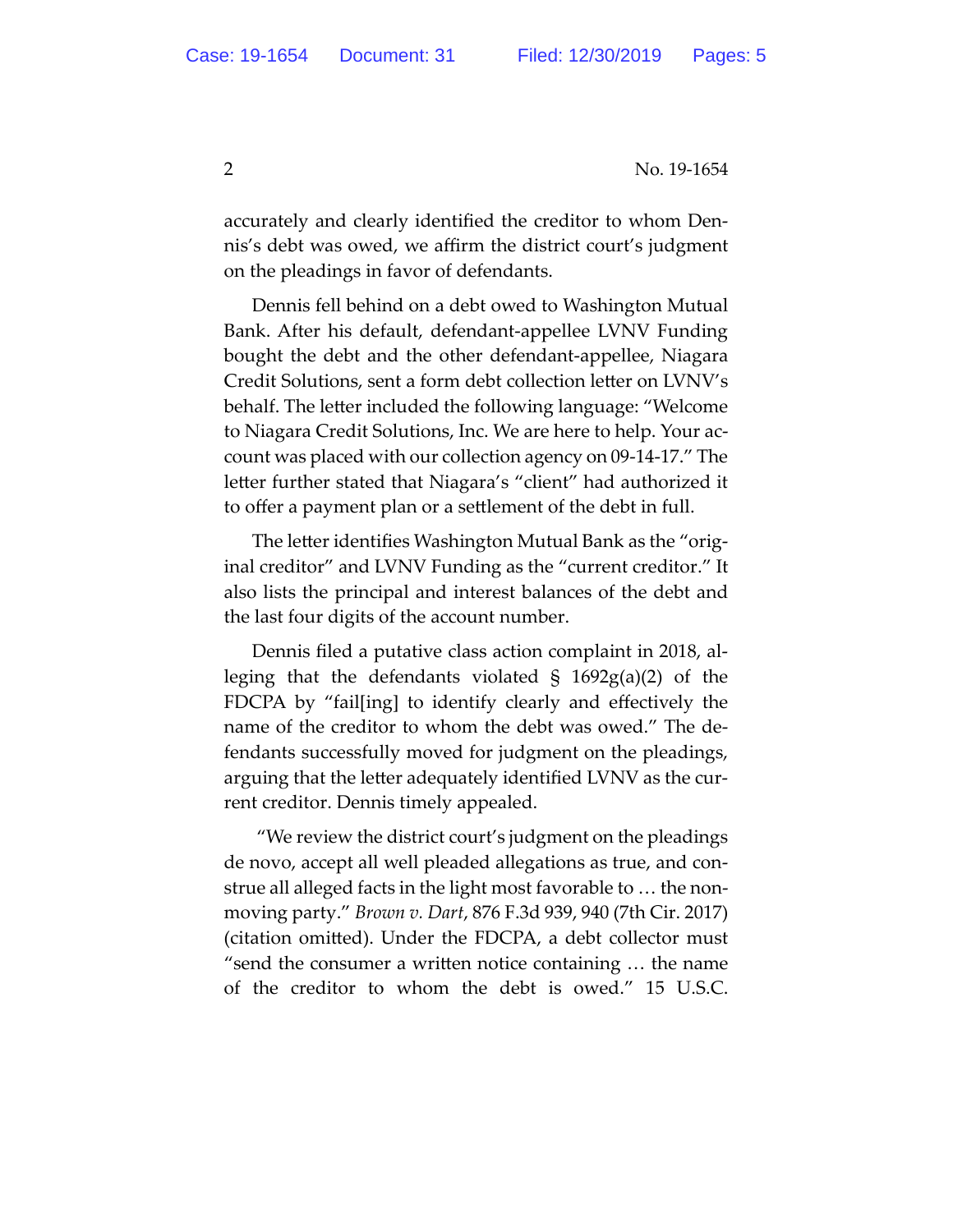No. 19-1654 3

§ 1692g(a)(2). The defendants' letter clearly and unambiguously identifies LVNV Funding as the "current creditor," and the district court's entry of judgment on the pleadings was therefore appropriate.

Dennis summarizes his argument as follows:

Listing two separate entities as "creditor" – one of them a debt buyer, which would likely be unknown to the consumer – and not explaining the difference between those two creditors, then stating that Niagara was authorized to make settlement offers on behalf of an unknown client – could very likely confuse a significant portion of consumers who received the letter as to whom the debt was then owed.

"To satisfy  $\S 1692g(a)$ , the debt collector's notice must state the required information 'clearly enough that the recipient is likely to understand it.'" *Janetos v. Fulton Friedman & Gullace, LLP*, 825 F.3d 317, 321 (7th Cir. 2016) (quoting *Chuway v. Nat'l Action Fin. Servs., Inc.*, 362 F.3d 944, 948 (7th Cir. 2004)). "We view potential FDCPA violations through the objective lens of an unsophisticated consumer who, while 'uninformed, naïve, or trusting,' possesses at least 'reasonable intelligence, and is capable of making basic logical deductions and inferences.'" *Smith v. Simm Assocs., Inc.*, 926 F.3d 377, 380 (7th Cir. 2019) (quoting *Pettit v. Retrieval Masters Creditor Bureau, Inc.*, 211 F.3d 1057, 1060 (7th Cir. 2000)).

The defendants' letter expressly identifies LVNV Funding as the current creditor. It therefore meets the FDCPA's requirement of a written notice containing "the name of the creditor to whom the debt is owed." 15 U.S.C.  $\S 1692g(a)(2)$ .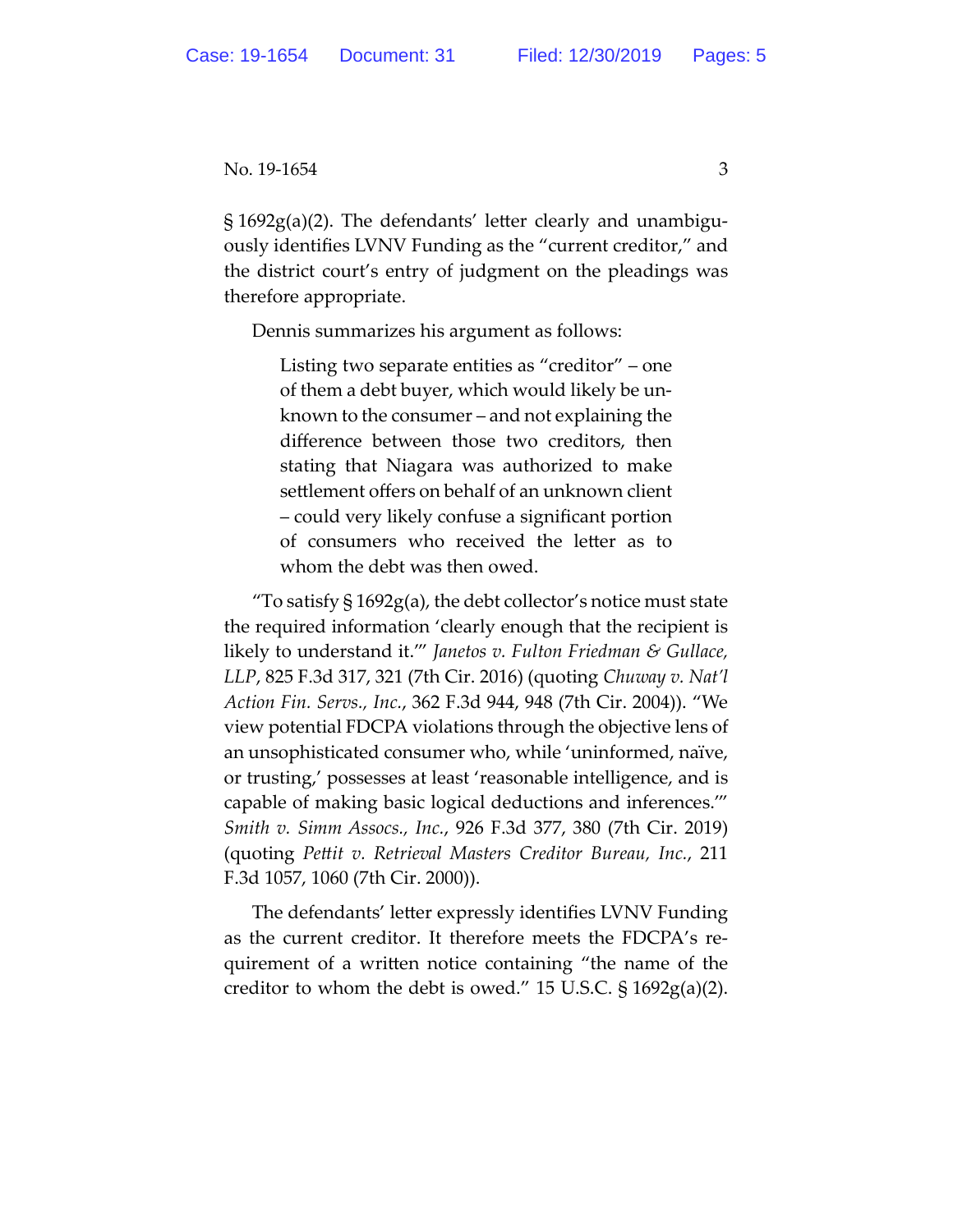4 No. 19-1654

Dennis complains that the letter does not explain the difference between the original and current creditors, but an unsophisticated consumer would understand those terms in the context in which they were used here. Dennis contends that in *Smith* we affirmed the dismissal because the letters in question did "not identify any creditor other than Comenity Capital Bank, which might have led to consumer confusion." Dennis posits the defendants here included both an original and current creditor, thereby violating *Smith*.

This is a meritless claim. In *Smith*, the original and current creditors were the same. In this case, where a consumer's debt has been sold, it is helpful to identify the original creditor (which the customer is likely to recognize as he had done business with them in the past) and the current creditor (which the customer may not recognize, and which the FDCPA requires the letter to identify). An unsophisticated consumer will understand that his debt has been purchased by the current creditor––an example of the type of "basic inference" we believe such consumers are able to make. The defendants' letter thus "provides clarity for consumers; it is not abusive or unfair and does not violate § 1692g(a)(2)." *Smith*, 926 F.3d at 381.

Dennis's other citations to authority are inapt. In *Janetos*, the debt collector's letter did not identify the creditor to whom the debt was owed, except for a subject line reading "Re: Asset Acceptance, LLC Assignee of AMERISTAR." 825 F.3d at 320. Here, the current creditor was clearly identified. The same goes for Dennis's citation to *Gross v. Lyons Doughty & Veldhuis, P.C.*, 779 F. App'x 864, 867 (3d Cir. 2019) (reversing dismissal where letter did not identify which party was current creditor). Dennis's letter expressly identified LVNV as the "current